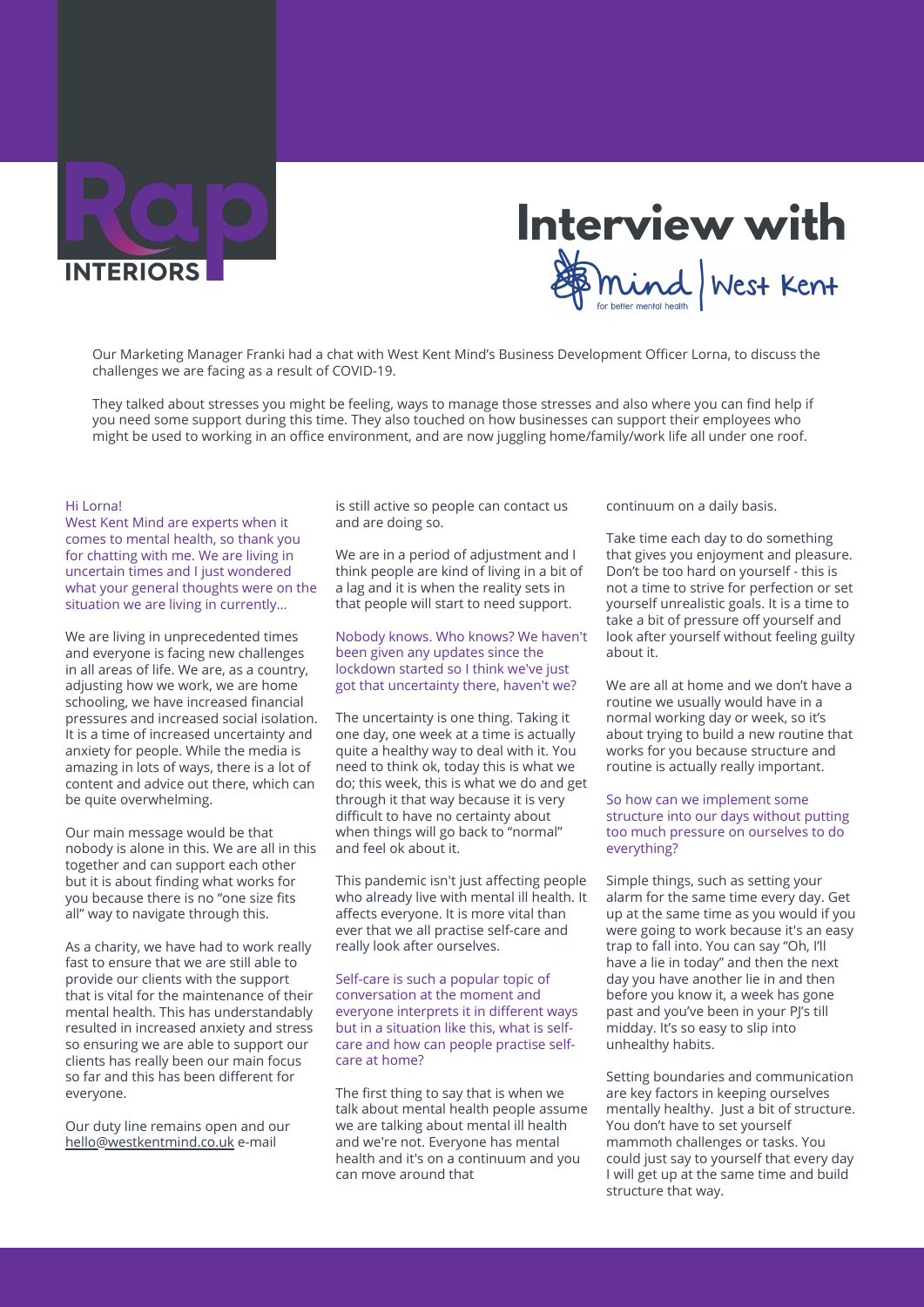

We are all in situations that we may not feel comfortable with but we must respect our own need for space and self-care, while also recognising the needs of others around us. It is a time to be a bit easier on each other. Take some time out. That could be sitting in another room reading a book, going for a walk round the block on your own, or it could be having a bath. It's about taking the time out and allowing that for other people, too.

Taking a bit of time each day to focus on ourselves may seem impossible with a house full of people but it shouldn't feel self-indulgent, instead viewed as essential. You might want to do meditation or mindfulness but, equally, it could be something as simple as sitting in the quiet with a cup of tea and a book or going for a walk. It doesn't matter what it is, just as long as it's time for you.

## Would you say this could work for a two-parent households then? To have that communication and allow each other to have time on their own?

Definitely. That's something that we even have in my own house- almost like a timetable when we have scheduled "me" time. It is about finding what works for your situation that provides a bit of stability and balance and remembering that actually it's ok to loosen the reins slightly at the moment. We might find that we are doing things that we maybe usually wouldn't allow or usually wouldn't do, for example giving your children extra iPad time or to use FaceTime, but these are exceptional times and we can readjust when this is over.

## Parents that feel like they have now been given the role of a teacher while still having to do their job as well, how can they juggle all of these different roles under one roof?

When you say we have been given a role as a teacher, actually we haven't. We haven't chosen to home-school our children. This is an emergency situation and we just need to keep our children happy, healthy and engaged. Every child is different and so will react to this situation differently. There are some who are super keen and eager and will sit and do all of the work and then there will be others who won't even pick up a pencil.

This is not a time for having a family feud and that is the last thing your school would want. We aren't homeschooling our children, we are supporting them through a time which is actually really unsettling for them as well. There's an increased sense of anxiety amongst children and so our role as parents is to do what we can, when we can, without putting too much pressure on yourself or your children. At worst, it is a couple of months out of school and everyone is in the same boat.

Obviously the age of your children will have a bearing on what you do with them but, in general, keep them focused on the core subjects and any other areas that your children respond to well. Some schools are sending out lots of work, other schools send out hardly any so it's about finding a balance that works for you and your family. Try not to make an area of contention.

We must also understand it's very hard for the children as well, so it's all a bit of give and take. For most children, school is about seeing friends and playing and this has been taken from them, so they too are adjusting. If it takes a little bit of bribery or learning on technology, then so be it. Just whatever it takes to get us through this.

Children strive of on routine and structure, so ensuring there is focused time each day is important and remember that and they can be learning in different ways too. They can be out in the garden planting

**Interview with**

things or learning to cook. There are so many other life skills that they probably don't get a chance to do at school so embrace that side of it, while putting some structure around it.

We've been so lucky with the weather so far – touch wood – to be able to go outside in the fresh air. Touching on exercise, is there a good amount of exercise for people to do? And what type of exercise? Or just simply to get active?

Exercise is great, especially in the fresh air because isolation is not just social isolation but it is isolating us from nature as well which plays a big part in our mental well-being.

In terms of what type of exercise, it doesn't really matter, as long as you can do something for 30 minutes a day to get the blood pumping around your body. If you are able to combine this exercise with fresh air, then even better. If you can't get outside, just do something that gets you moving. Have a dance around your living room, do some spring cleaning, pop on an exercise DVD…

We all know how it feels to force ourselves to do a workout we really don't want to do but then actually feel pretty good afterwards and it's also a self a sense of achievement too.

Exercise can also give you that connection too. If you go for a walk, don't look down, look up and see the people around you and take notice of the world. You can't stop and hug them but smile and say hi. That is social connection and it can really lift your mood.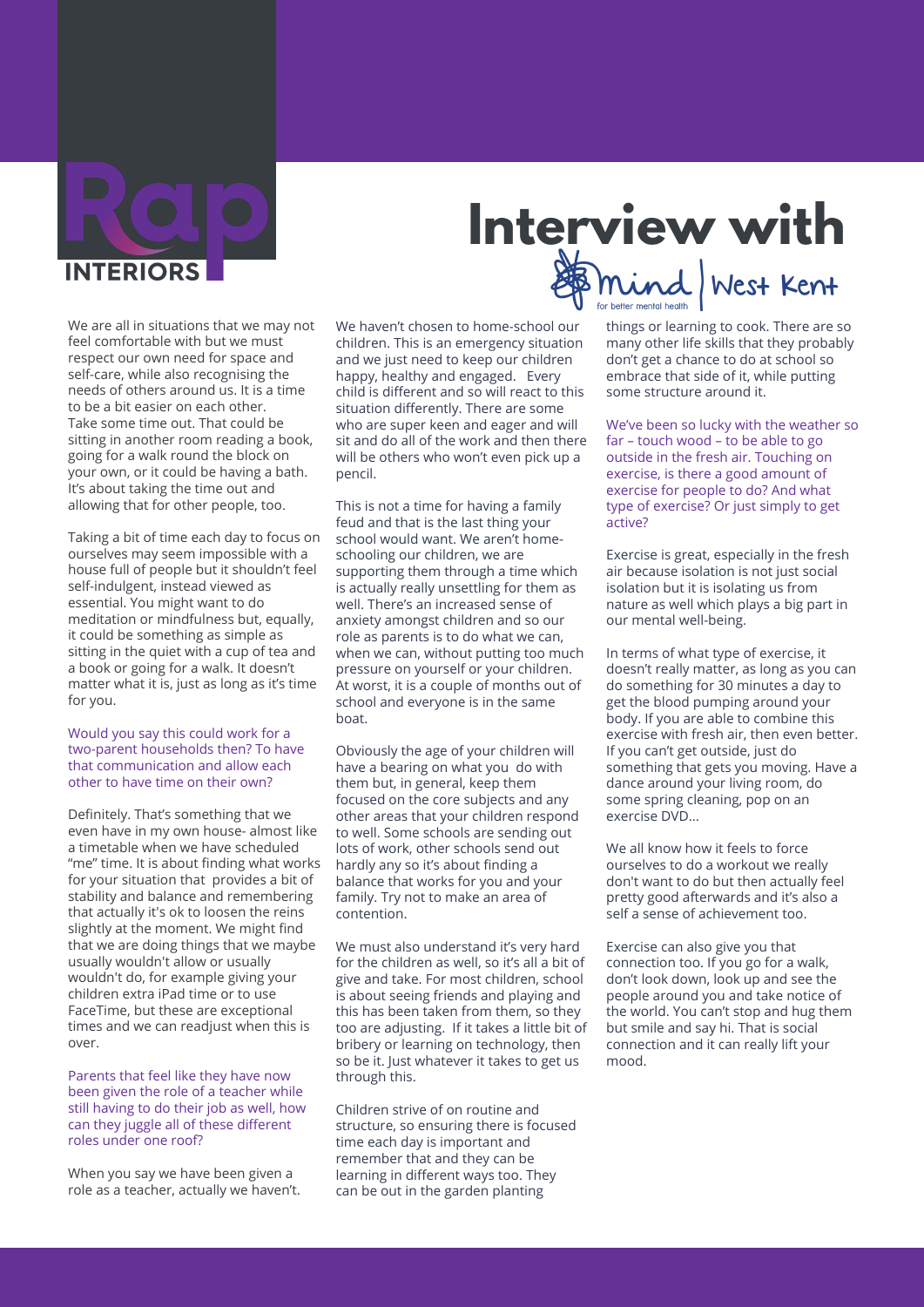

They do say a smile is contagious don't they? So if you see someone on a walk, give them a smile and then it might make their day a little bit better.

We've got a sign up on my son's room and it says "**smile, and the world smiles with you**" and I really believe in the power of human connection.

If anything, this period of lockdown is reinforcing how important community and social connection are. It is harder if you are living at home on your own, but then it goes back to finding ways that work for you to make you feel that you have a sense of purpose in your day.

We often base a lot of our work around the principles of the 6 ways to wellbeing [www.wheelofwellbeing.org](https://www.wheelofwellbeing.org/)

- These are:
- 1.connect
- 2.be active
- 3.take notice
- 4. give
- 5. learn
- 6. care for the planet.

They are evidence-based things that are proven to reduce our risk of depression, lighten our mood and just make us happier. They work and are so easy to put into our day. Due to the situation we are in now, we might need to adapt the way we do these things they are still so possible. We would urge people to take a look at these and try to incorporate them into your day.

Those who are living at home, with little social contact, what would you would advise them as they are alone and really probably feeling that self-isolation as such?

We mentioned technology and so try to make face-to-face connection as much as possible or at least to hear someone's voice. Texts and emails are great but they aren't quite the same so pick up your phone to hear someone's

voice or have a video call.

As we said, go for walks and make sure you take notice of the people around you. Maybe for those who are older and in isolation, just watching your favourite daytime TV show is a sense of social connection too. There's a sense that we aren't alone in this and the feeling will pass, it's not forever.

You can focus on that this a point in time where we need to adjust and that this is only temporary.

Another thing is learn something. Keep your minds active. Even if it's just reading a book, watching a documentary on a subject you have always been interest in, or e-learning.

On the flip side, remember your boundaries, don't watch BBC News 24/7 if it makes you feel overwhelmed or anxious. Watch it only once a day and really take care of yourself, know what your trigger points are for feeling low and try to avoid them.

Now we are forced at home, we are responsible for everything we do and don't have any external factors to blame anything on. How can we control that self-discipline? Whether that's around food or, like you said, watching the news etc.? How can we manage these?

It's a tough one isn't it? It is so easy to reach for the biscuit tin and that second glass of wine. It's about healthy boundaries and reminding yourself that actually when this is all over, you need to emerge out the other side healthy, fit, well, motivated. It's about balance because it's not a time to strive for perfection either.

It is so important that we ask how each other are and that we're honest with each other too. You are much more likely to open up if somebody asks you how you are, or if you ask someone how they are, to have it reciprocated.

Don't sugar-coat how you are feeling because we are all struggling, so have an open and honest dialogue and get the support where you need it.

**Interview with**

And say you are struggling with over eating or you're finding yourself still eating lunch in your pyjamas, ask for help. There's no shame in that and, instead shows strength. There is so much support out there and we're calling on our friends, family and our community even more so than we ever have.

How can people spark up conversations with people that don't suffer with mental ill health and so might not 100% understand your anxieties?

For a start, as we discussed earlier, we all have mental health and have experienced physical manifestations of worry or nerves, so we can all relate.

I think we are all becoming a lot better at talking and listening. You know within your network the people that will understand and so choose who you talk to. We all need to show empathy.

It is not about saying "oh well when that happened to me and I did this...", It is about putting yourself in that person's shoes and really empathizing with what it feels like for them, because you don't know. Even though you may be going through the exactly the same situation, everyone experiences everything differently.

As a society we have to become better at listening and not being judgemental, as well as becoming better at just sitting back and letting someone speak without interjecting or interrupting. A lot of the time just getting if off your chest makes you feel a whole lot better.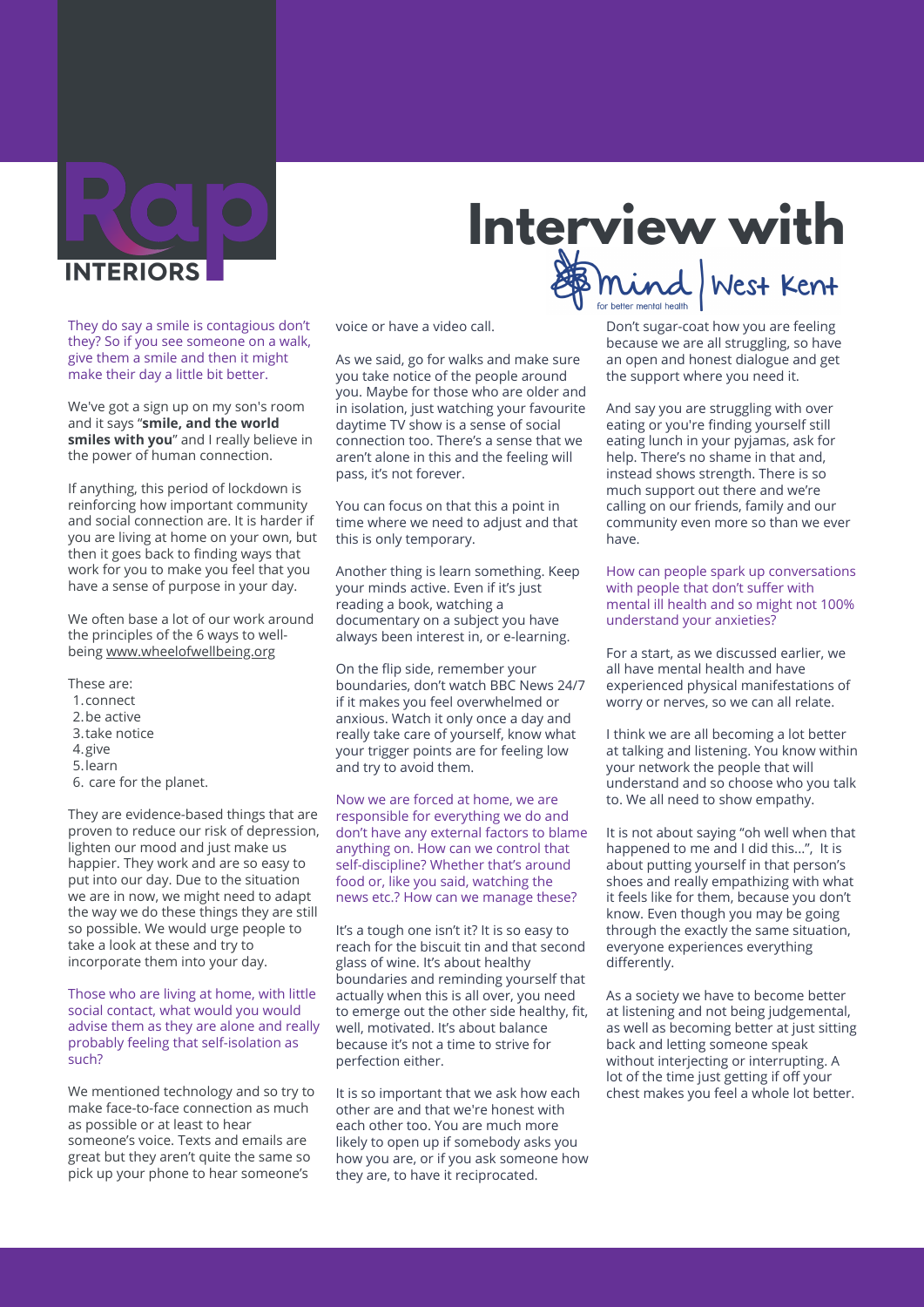

An article that Julie sent over to me which I found really interesting was that 31% of managers feel confident enough to spark up a conversation with their employees about sensitive conversations around mental health. I thought that was such a low percentage, what is happening to the other 69% of managers? Where is that conversation?

People are scared of the answer. If you ask someone how they are and they tell you honestly what is going on for them, what do you do with that? That's where people struggle.

We provide a lot of training around mental health first aid and so when we go into workplaces, we always say that we are not training you to be a mental health professional. We are training you to connect with people, to signpost and to listen. Listening is something people take for granted but it's actually a learned skill.

People also think we are born fixers because when somebody comes to you with a problem you want to fix it. This is a natural human reaction, but in a situation where somebody is struggling, they don't want to be fixed, they just want to be listened to.

Is this something you would recommend to a business right now, to deal with the negative impact COVID-19 is having on people's mental health? For us at Rap, from my personal perspective, I've felt very supported so I worry for those who are in company's who feel that they aren't. What can a business do right now to support their employees through this difficult time?

The main thing is recognising that it is a time for flexibility. It's a time for understanding that everyone is juggling not just work, but so many other commitments in their home life and everyone's situation and home set-up is different.

We are seeing great initiatives from

companies. For example, Friday drinks at 5, team meetings etc, but it's about keeping it at a level where it's not overwhelming. If somebody is trying to fit their actual work around a day while also juggling childcare, it can put too much pressure on that person to join a social chat at 3pm.

Implementing one or two things that are mandatory for people and then having some optional extras available where needed or wanted is ideal. Ensuring that your employees know there is support there and waiting, should they need it.

As a business, it is your responsibility for the well-being of your employees, so even though you aren't in direct contact with them right know, giving different options and allowing flexibility will hopefully make them feel calmer about the situation at hand.

I would also say that any sort of culture change that we see in workplaces around mental health awareness, has to be led from the top. It has to have the buy-in of the top people to show that they can be open and honest about how they are finding it difficult because nobody is immune. When you see people at the top share with their employees that they are struggling too, it opens up the conversation around it and it makes it ok.

## It doesn't make the person at the top look weak either it can be quite empowering to see can't it?

It's a sign of strength that you can stand up and say "I'm the boss, but do you know what? I'm not ok with this and these are the kind of things that I'm doing and let me know what you are doing that might help me"

Opening up those channels of communication and have face-to-face contact as much as possible because it's important to hear someone's voice. It's also a time to trust your staff and

# **Interview with**

let them know you that they should make it work for them. There needs to be a level of trust and flexibility because it can increase your anxiety levels if you think you have to do all of your work in a set amount of time but actually, in your household, it is just not feasible.

Also, remind your staff of any company resources that are available through your Employee Assistance Program (EAP) and circulate a list of resources.

## What is an Employee Assistance Program?

An EAP is a benefit offered by some employers which gives employees access to confidential counselling and talking therapies to support staff.

Outside of this, there are talking therapies that can be accessed 24 hours a day, seven days a week if someone just need to talk. It doesn't have to have a connection to your workplace, even though an EAP is strictly confidential, like all counselling services. So let your employees know that you're there to support them and what other outside resources are available and where they can access that help.

Some companies are doing weekly sessions for all staff and inviting guest speakers in. This would be a mandatory session for example. It lets everybody know you are taking their mental wellbeing seriously and that is something more and more companies should adopt.